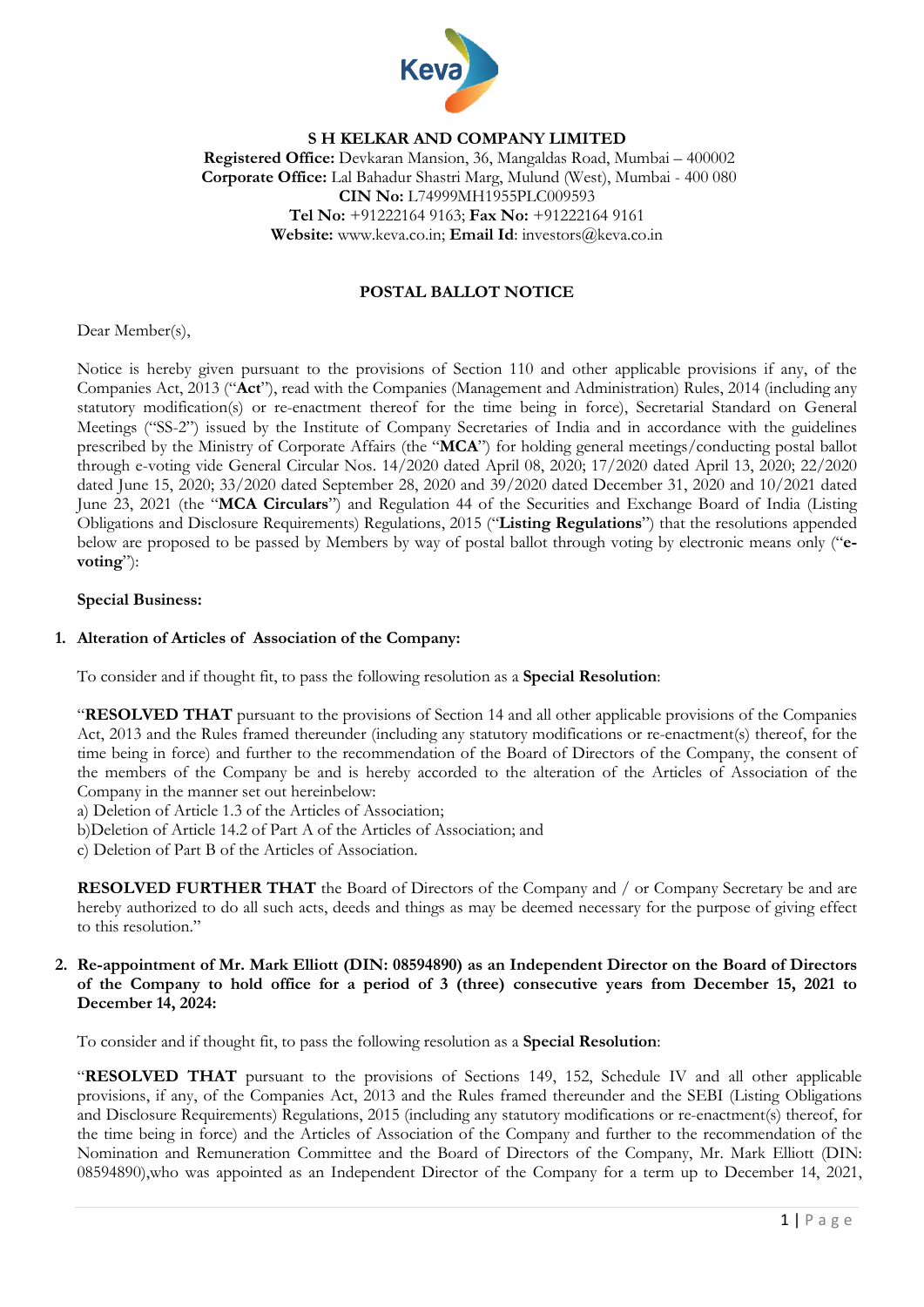being eligible for re-appointment as an Independent Director and in respect of whom the Company has received a notice in writing from a member proposing his candidature for the office of an Independent Director, be and is hereby re-appointed as an Independent Director of the Company to hold office for second term of 3 (three) consecutive years from December 15, 2021 to December 14, 2024 and whose office shall not be liable to retire by rotation.

RESOLVED FURTHER THAT the Board of Directors and / or the Company Secretary, be and are hereby authorized to settle any question, difficulty or doubt, that may arise in giving effect to this resolution and to do all such acts, deeds and things as may be necessary, expedient and desirable for the purpose of giving effect to this resolution".

## 3. Appointment of Mr. Deepak Raj Bindra (DIN: 06835196) as an Independent Director on the Board of Directors of the Company to hold office for a period of 5 (five) consecutive years from December 15, 2021 to December 14, 2026:

To consider and if thought fit, to pass the following resolution as a Special Resolution:

"RESOLVED THAT pursuant to the provisions of Sections 149, 152, Schedule IV and all other applicable provisions, if any, of the Companies Act, 2013 and the Rules framed thereunder, SEBI (Listing Obligations and Disclosure Requirements) Regulations, 2015 (including any statutory modifications or re-enactment(s) thereof, for the time being in force) and the Articles of Association of the Company and further to the recommendation of the Nomination and Remuneration Committee and the Board of Directors of the Company, Mr. Deepak Raj Bindra (DIN: 06835196), in respect of whom the Company has received a notice in writing from a member proposing his candidature for the office of an Independent Director, be and is hereby appointed as an Independent Director of the Company to hold office for a period of 5 (five) consecutive years from December 15, 2021 to December 14, 2026 and whose office shall not be liable to retire by rotation.

RESOLVED FURTHER THAT pursuant Regulation 17(1A)of the SEBI (Listing Obligations and Disclosure Requirements) Regulations, 2015 and further to the recommendation of the Nomination and Remuneration Committee and the Board of Directors of the Company, the consent of the members be and is hereby accorded to the continuation of directorship of Mr. Deepak Raj Bindra (DIN: 06835196) after his attaining 75 years of age, until the conclusion of his first term as an Independent Director as aforementioned.

RESOLVED FURTHER THAT the Board of Directors and / or the Company Secretary, be and are hereby authorized to settle any question, difficulty or doubt, that may arise in giving effect to this resolution and to do all such acts, deeds and things as may be necessary, expedient and desirable for the purpose of giving effect to this resolution".

## 4. Appointment of Mr. Vasant Gujarathi (DIN: 06863505) as an Independent Director on the Board of Directors of the Company to hold office for a period of 5 (five) consecutive years from February 20, 2022 to February 19, 2027:

To consider and if thought fit, to pass the following resolution as a Special Resolution:

"RESOLVED THAT pursuant to the provisions of Sections 149, 152, Schedule IV and all other applicable provisions, if any, of the Companies Act, 2013 and the Rules framed thereunder, SEBI (Listing Obligations and Disclosure Requirements) Regulations, 2015 (including any statutory modifications or re-enactment(s) thereof, for the time being in force and the Articles of Association of the Company and further to the recommendation of the Nomination and Remuneration Committee and the Board of Directors of the Company, Mr. Vasant Gujarathi (DIN: 06863505), in respect of whom the Company has received a notice in writing from a member proposing his candidature for the office of an Independent Director, be and is hereby appointed as an Independent Director of the Company to hold office for a period of 5 (five) consecutive years from February 20, 2022 to February 19, 2027 and whose office shall not be liable to retire by rotation.

RESOLVED FURTHER THAT pursuant Regulation 17(1A)of the SEBI (Listing Obligations and Disclosure Requirements) Regulations, 2015 and further to the recommendation of the Nomination and Remuneration Committee and the Board of Directors of the Company, the consent of the members be and is hereby accorded to the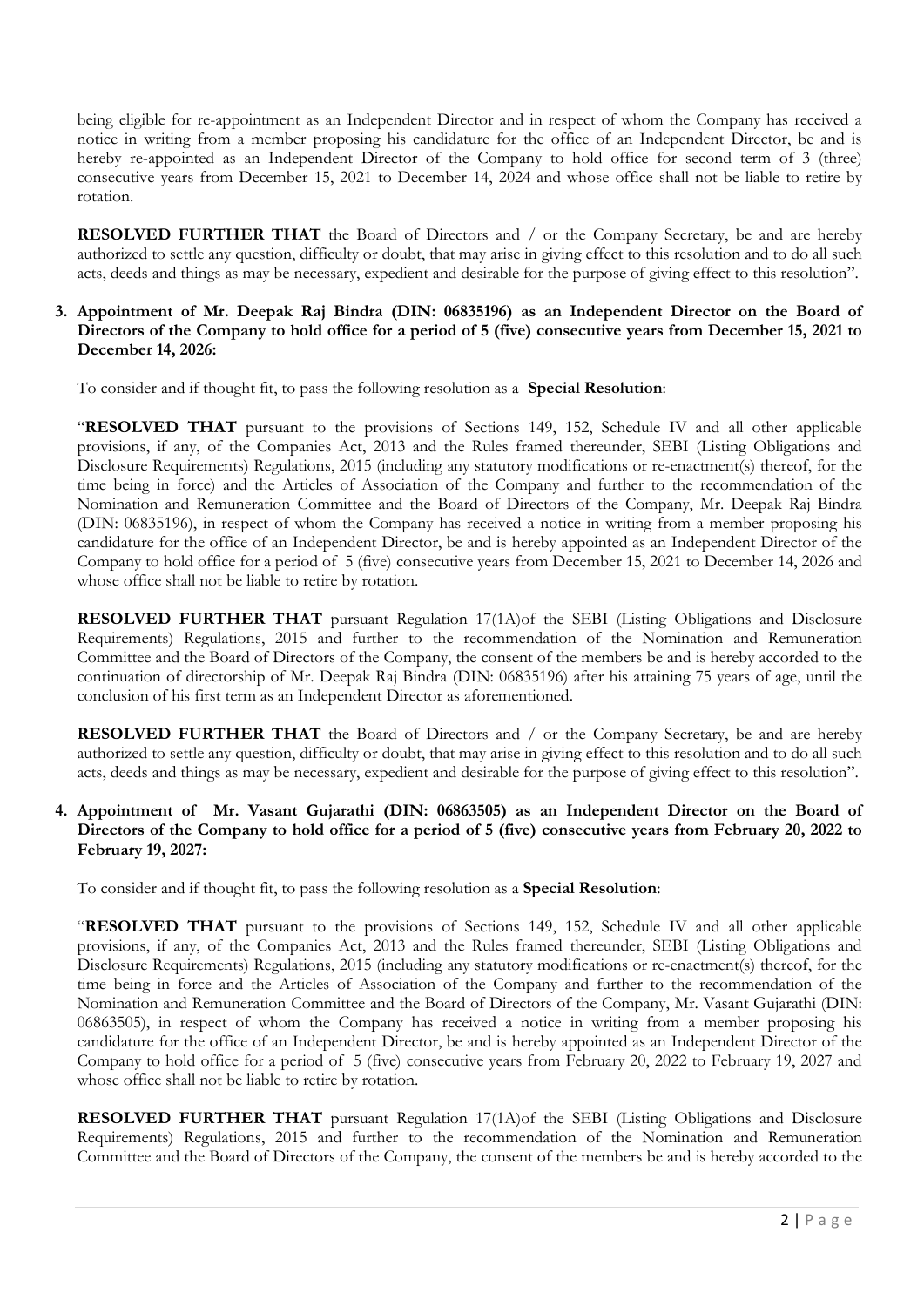continuation of directorship of Mr. Vasant Gujarathi (DIN: 06863505) after his attaining 75 years of age, until the conclusion of his first term as an Independent Director as aforementioned.

RESOLVED FURTHER THAT the Board of Directors and / or the Company Secretary, be and are hereby authorized to settle any question, difficulty or doubt, that may arise in giving effect to this resolution and to do all such acts, deeds and things as may be necessary, expedient and desirable for the purpose of giving effect to this resolution".

#### By Order of the Board of Directors of S H KELKAR AND COMPANY LIMITED CIN: L74999MH1955PLC009593

 $Sd/$ -Deepti Chandratre Company Secretary Membership No.: A20759

Date: October 29, 2021 Regd. Office: Devkaran Mansion, 36, Mangaldas Road, Mumbai – 400002 e-mail: investors@keva.co.in

# NOTES:

- 1. The explanatory statement pursuant to Section 102 of the Act setting forth the material facts and reasons for the proposals is annexed herewith. The Postal Ballot Notice ("Notice") shall also be available on the website of the Company, www.keva.co.in.
- 2. Due to outbreak of COVID-19 pandemic, the Ministry of Corporate Affairs, vide MCA Circulars, has permitted companies to conduct the Postal Ballot by sending the Notice in electronic form only. Accordingly, physical copy of the Notice along with Postal Ballot Form and pre-paid business reply envelope will not be sent to the Members for this Postal Ballot. The communication of the assent or dissent of the Members would take place through the process of e-voting only.
- 3. This Notice is being sent only by email to all the Members whose names appear in the Register of Members / Register of Beneficial Owners maintained by the depositories as on Friday, October 29, 2021. The Notice is being sent to Members who have registered their email IDs for receipt of documents in electronic form to their email addresses registered with their Depository Participants / the Company's Registrar and Transfer Agent (i.e. Link Intime India Private Limited). Members whose email IDs are not registered, are requested to update their email id with their respective Depository Participants at the earliest.
- 4. Members whose names appear on the Register of Members / Register of Beneficial Owners maintained by the depositories as on Friday, October 29, 2021 will be considered for the purpose of e-voting. A person who is not a Member as on Friday, October 29, 2021 shall treat this Notice for information purpose only.
- 5. Voting rights shall be reckoned in proportion to the paid-up equity shares registered in the name of the Member as on Friday, October 29, 2021.
- 6. The postal ballot period commences on Friday, November 05, 2021 (9.00 a.m.) and ends on Saturday, December 04, 2021 (5.00 p.m.).
- 7. The Board of Directors of the Company has appointed Mr. Sachin Sharma (Membership No. 46900/CP. No. 20423), Designated Partner, M/s. S. Anantha & Ved LLP, Company Secretaries, Mumbai or failing him Mr. Dinesh Trivedi (Membership No. 23841/CP. No. 22407), Designated Partner, M/s. S. Anantha & Ved LLP, Company Secretaries, Mumbai as the Scrutinizer ("Scrutinizer") for scrutinising the e-voting process in a fair and transparent manner.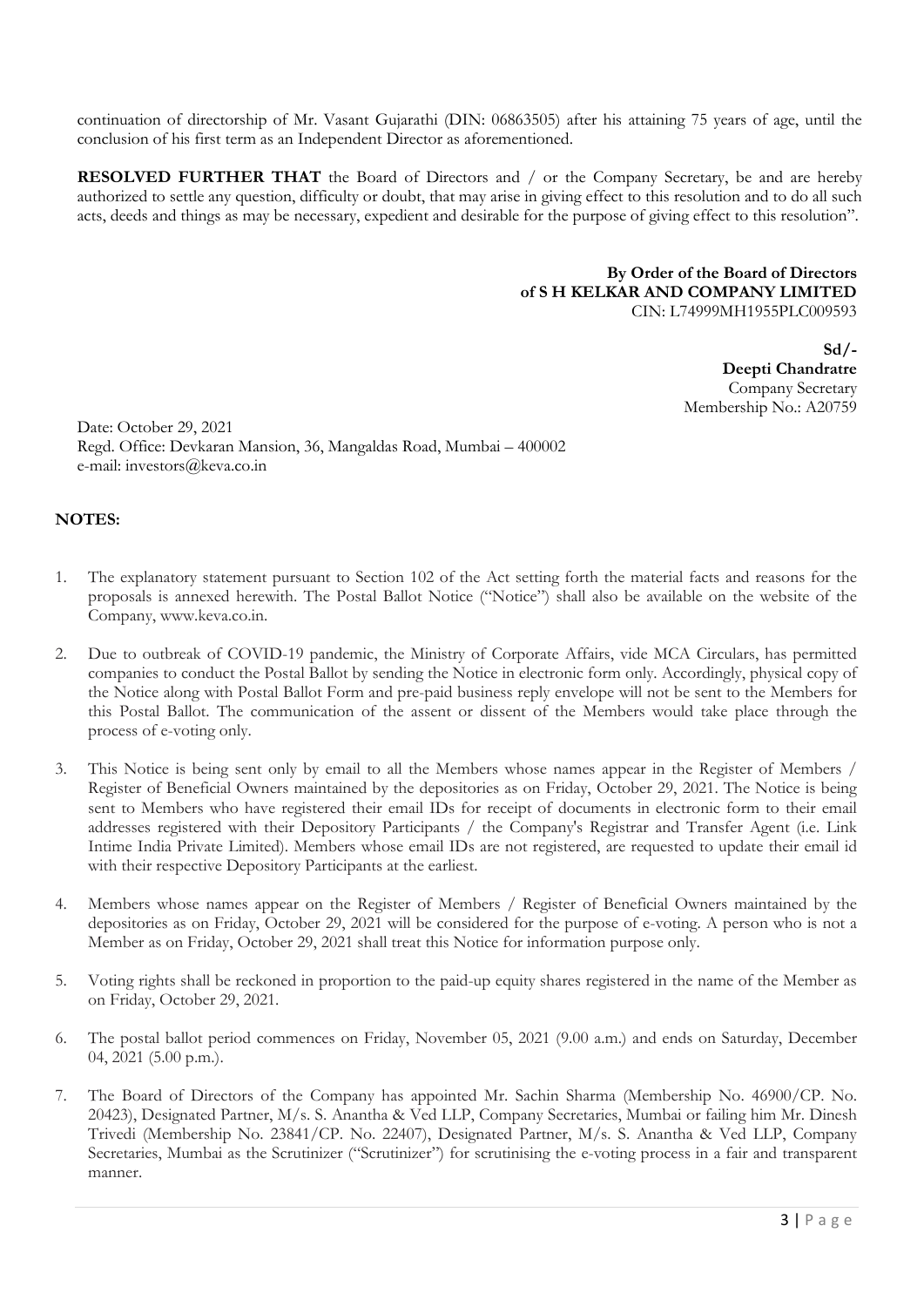- 8. The Scrutinizer will submit his report after conclusion of e-voting and the result of the Postal Ballot will be announced in accordance with the provisions of Section 110 and other applicable provisions (if any) of the Act on or before Monday, December 06, 2021. The result along with Scrutinizer's report will simultaneously be posted on the Company's website - www.keva.co.in and website of CDSL - evotingindia.com, besides communicating the same to the National Stock Exchange of India Limited and BSE Limited.
- 9. Resolutions passed by the Members through Postal Ballot are deemed to have been passed at a General Meeting of the Members. Resolutions passed by the Members with requisite majority through postal ballot shall be deemed to have been passed on the last date of e-voting (i.e. Saturday, December 04, 2021).
- 10. Voting through electronic means:

In compliance with the provisions of Sections 108, 110 and other applicable provisions of the Act read with the Companies (Management and Administration) Rules 2014 and Regulation 44 of the Listing Regulations, the Company is pleased to provide e-voting facility to all its Members, to enable them to cast their votes electronically in respect of the resolution as set out in this Notice. The Company has engaged the services of Central Depository Services Limited (CDSL) for the purpose of providing e-voting facility to all its Members.

The e-voting period commences on Friday, November 05, 2021, 2021 (9.00 a.m.) and ends on Saturday, December 04, 2021 (5.00 p.m.). During this period, Member(s) of the Company holding shares as on the relevant date i.e. Friday, October 29, 2021(including those Members who may not receive this Notice due to non-registration of their email address with the DPs), may cast their votes by e-voting. The e-voting module shall be disabled by CDSL for voting thereafter. Once the vote on a resolution is cast by the Member, the Member shall not be allowed to change it subsequently.

- 11. The instructions for Members for e-voting are as under:
	- i) Pursuant to SEBI Circular No. SEBI/HO/CFD/CMD/CIR/P/2020/242 dated December 09, 2020, under Regulation 44 of Securities and Exchange Board of India (Listing Obligations and Disclosure Requirements) Regulations, 2015, listed entities are required to provide e-voting facility to its shareholders, in respect of all shareholders' resolutions. However, it has been observed that the participation by the public non-institutional shareholders/retail shareholders is at a negligible level.

Currently, there are multiple e-voting service providers (ESPs) providing e-voting facility to listed entities in India. This necessitates registration on various ESPs and maintenance of multiple user IDs and passwords by the shareholders.

In order to increase the efficiency of the voting process, pursuant to a public consultation, it has been decided to enable e-voting to all the demat account holders, by way of a single login credential, through their demat accounts/ websites of Depositories/ Depository Participants. Demat account holders would be able to cast their vote without having to register again with the ESPs, thereby, not only facilitating seamless authentication but also enhancing ease and convenience of participating in e-voting process.

In terms of SEBI circular no. SEBI/HO/CFD/CMD/CIR/P/2020/242 dated December 09, 2020 on e-Voting facility provided by Listed Companies, Individual shareholders holding securities in demat mode are allowed to vote through their demat account maintained with Depositories and Depository Participants. Shareholders are advised to update their mobile number and email Id in their demat accounts in order to access e-Voting facility.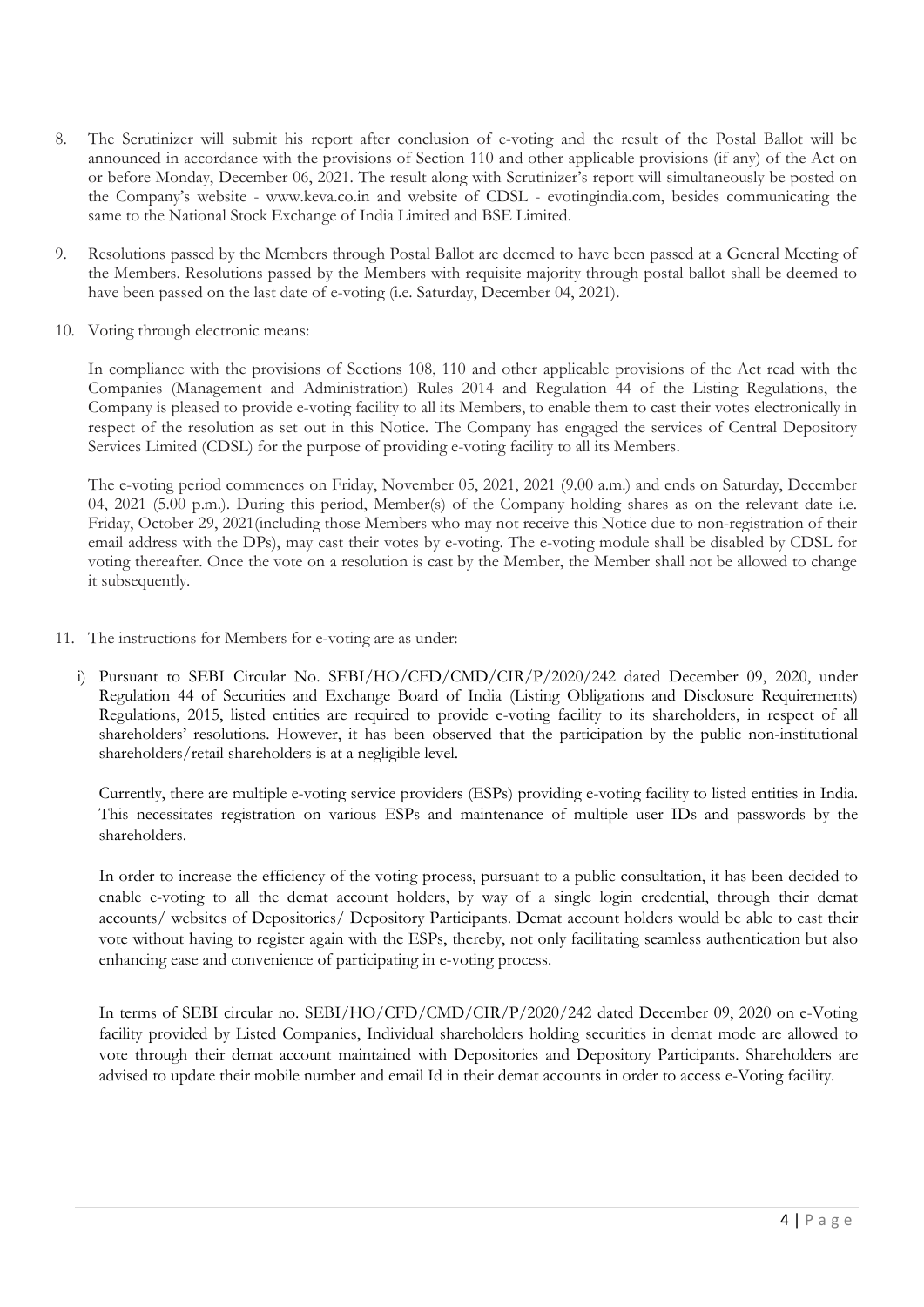ii) Pursuant to aforementioned SEBI Circular, Login method for e-Voting and joining virtual meetings for Individual shareholders/members holding securities in Demat mode is given below:

| Type of                                                                        | <b>Login Method</b>                                                                                                                                                                                                                                                                                                                                                                                                                                                                                                                                                                                                                                                                                                                                                                                                                                                                                                                                                                                                                                                                                                                                                                                                                                                                                                                                                                                                                                                                                                                                                                                                                                                                                                                                                                                                                                                                                                                                                                                                                         |
|--------------------------------------------------------------------------------|---------------------------------------------------------------------------------------------------------------------------------------------------------------------------------------------------------------------------------------------------------------------------------------------------------------------------------------------------------------------------------------------------------------------------------------------------------------------------------------------------------------------------------------------------------------------------------------------------------------------------------------------------------------------------------------------------------------------------------------------------------------------------------------------------------------------------------------------------------------------------------------------------------------------------------------------------------------------------------------------------------------------------------------------------------------------------------------------------------------------------------------------------------------------------------------------------------------------------------------------------------------------------------------------------------------------------------------------------------------------------------------------------------------------------------------------------------------------------------------------------------------------------------------------------------------------------------------------------------------------------------------------------------------------------------------------------------------------------------------------------------------------------------------------------------------------------------------------------------------------------------------------------------------------------------------------------------------------------------------------------------------------------------------------|
| shareholders                                                                   |                                                                                                                                                                                                                                                                                                                                                                                                                                                                                                                                                                                                                                                                                                                                                                                                                                                                                                                                                                                                                                                                                                                                                                                                                                                                                                                                                                                                                                                                                                                                                                                                                                                                                                                                                                                                                                                                                                                                                                                                                                             |
| Individual<br>Shareholders<br>holding securities<br>in Demat mode<br>with CDSL | Users of who have opted for CDSL's Easi / Easiest facility, can login through their<br>1)<br>existing user id and password. Option will be made available to reach e-Voting page<br>without any further authentication. The URLs for users to login to Easi / Easiest<br>are https://web.cdslindia.com/myeasi/home/login or www.cdslindia.com and<br>click on Login icon and select New System Myeasi.<br>After successful login, the Easi / Easiest user will be able to see the e-Voting<br>2)<br>Menu. On clicking the e-voting menu, the user will be able to see his/her holdings<br>along with links of the respective e-Voting service provider i.e. CDSL/ NSDL/<br>KARVY/ LINK INTIME as per information provided by Issuer / Company.<br>Additionally, we are providing links to e-Voting Service Providers, so that the user<br>can visit the e-Voting service providers' site directly.<br>If the user is not registered for Easi/Easiest, option to register is available<br>3)<br>at https://web.cdslindia.com/myeasi./Registration/ EasiRegistration<br>Alternatively, the user can directly access e-Voting page by providing Demat<br>4)<br>Account Number and PAN No. from a link in www.cdslindia.com home page.<br>The system will authenticate the user by sending OTP on registered Mobile &<br>Email as recorded in the Demat Account. After successful authentication, user will<br>be provided links for the respective ESP where the e-Voting is in progress during<br>or before the AGM.                                                                                                                                                                                                                                                                                                                                                                                                                                                                                                                          |
| Individual<br>Shareholders<br>holding securities<br>in demat mode<br>with NSDL | 1) If you are already registered for NSDL IDeAS facility, please visit the e-Services<br>website of NSDL. Open web browser by typing the following URL:<br>https://eservices.nsdl.com either on a Personal Computer or on a mobile. Once<br>the home page of e-Services is launched, click on the "Beneficial Owner" icon<br>under "Login" which is available under 'IDeAS' section. A new screen will open.<br>You will have to enter your User ID and Password. After successful authentication,<br>you will be able to see e-Voting services. Click on "Access to e-Voting" under e-<br>Voting services and you will be able to see e-Voting page. Click on company name<br>or e-Voting service provider name and you will be re-directed to e-Voting service<br>provider website for casting your vote during the remote e-Voting period or joining<br>virtual meeting & voting during the meeting.<br>If the user is not registered for IDeAS e-Services, option to register is available at<br>https://eservices.nsdl.com. Select "Register Online for IDeAS "Portal or click at<br>https://eservices.nsdl.com/SecureWeb/IdeasDirectReg.jsp<br>3) Visit the e-Voting website of NSDL. Open web browser by typing the following<br>URL: https://www.evoting.nsdl.com/ either on a Personal Computer or on a<br>mobile. Once the home page of e-Voting system is launched, click on the icon<br>"Login" which is available under 'Shareholder/Member' section. A new screen will<br>open. You will have to enter your User ID (i.e. your sixteen digit demat account<br>number hold with NSDL), Password/OTP and a Verification Code as shown on<br>the screen. After successful authentication, you will be redirected to NSDL<br>Depository site wherein you can see e-Voting page. Click on company name or e-<br>Voting service provider name and you will be redirected to e-Voting service<br>provider website for casting your vote during the remote e-Voting period or joining<br>virtual meeting & voting during the meeting. |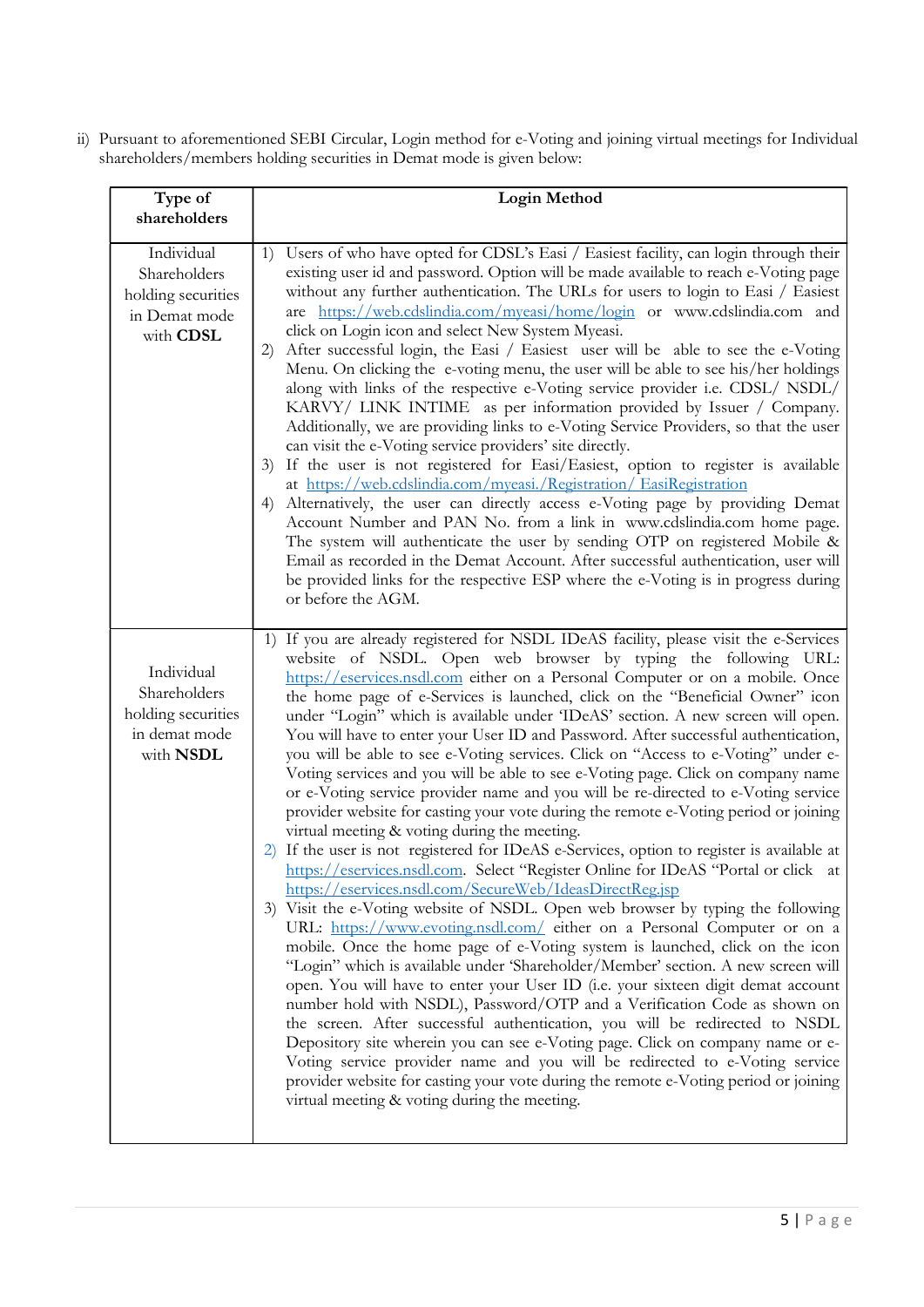| Individual          | You can also login using the login credentials of your demat account through your  |
|---------------------|------------------------------------------------------------------------------------|
| Shareholders        | Depository Participant registered with NSDL/CDSL for e-Voting facility. After      |
| (holding securities | successful login, you will be able to see e-Voting option. Once you click on e-    |
| in demat mode)      | Voting option, you will be redirected to NSDL/CDSL Depository site after           |
| login through their | successful authentication, wherein you can see e-Voting feature. Click on company  |
| Depository          | name or e-Voting service provider name and you will be redirected to e-Voting      |
| Participants        | service provider's website for casting your vote during the remote e-Voting period |
|                     | or joining virtual meeting & voting during the meeting.                            |
|                     |                                                                                    |

Important note: Members who are unable to retrieve User ID/ Password are advised to use Forget User ID and Forget Password option available at abovementioned website.

Helpdesk for Individual Shareholders holding securities in demat mode for any technical issues related to login through Depository i.e. CDSL and NSDL

| Login type                                                            | <b>Helpdesk details</b>                                                                                                                                                                                       |  |  |
|-----------------------------------------------------------------------|---------------------------------------------------------------------------------------------------------------------------------------------------------------------------------------------------------------|--|--|
| Individual Shareholders holding securities<br>in Demat mode with CDSL | Members facing any technical issue in login can contact CDSL<br>helpdesk<br>$\mathbf{b}$ v<br>sending a<br>request<br>at<br>helpdesk.evoting@cdslindia.com or contact at 022- 23058738<br>and 22-23058542-43. |  |  |
| Individual Shareholders holding securities<br>in Demat mode with NSDL | Members facing any technical issue in login can contact NSDL<br>helpdesk by sending a request at evoting@nsdl.co.in or call at<br>toll free no.: 1800 1020 990 and 1800 22 44 30                              |  |  |

iii) Login method for e-Voting and joining virtual meeting for shareholders other than individual shareholders:

- a) Log on to the e-voting website: www.evotingindia.com.
- b) Click on "Shareholders" module.
- c) Enter your User ID
- d) For CDSL: 16 digits beneficiary ID
- e) For NSDL: 8 Character DP ID followed by 8 Digits Client ID
- f) Enter the Image Verification as displayed and Click on Login.
- g) If you had logged on to www.evotingindia.com and voted on an earlier voting of any company, then your existing password is to be used.
- h) If you are a first time user, follow the steps given below:

| PAN           | Enter your 10 digit alpha-numeric PAN issued by Income Tax Department.                          |  |  |
|---------------|-------------------------------------------------------------------------------------------------|--|--|
|               | Members who have not updated their PAN with the Company/Depository Participant                  |  |  |
|               | are requested to use the sequence number sent by Company/RTA or contact                         |  |  |
|               | $Company/RTA$ .                                                                                 |  |  |
| Dividend      | Enter the Dividend Bank Details or Date of Birth (in dd/mm/yyyy format) as                      |  |  |
| Bank Details  | recorded in your demat account or in the company records in order to login.                     |  |  |
|               | OR Date of If both the details are not recorded with the depository or company please enter the |  |  |
| Birth $(DOB)$ | member id / folio number in the Dividend Bank details field as mentioned in                     |  |  |
|               | instruction (v).                                                                                |  |  |

- i) After entering these details appropriately, click on "SUBMIT" tab.
- j) Members will now reach 'Password Creation' menu wherein they are required to mandatorily enter their login password in the new password field. Kindly note that this password can also be used for voting on resolutions of any other company on which they are eligible to vote provided that such company opts for e-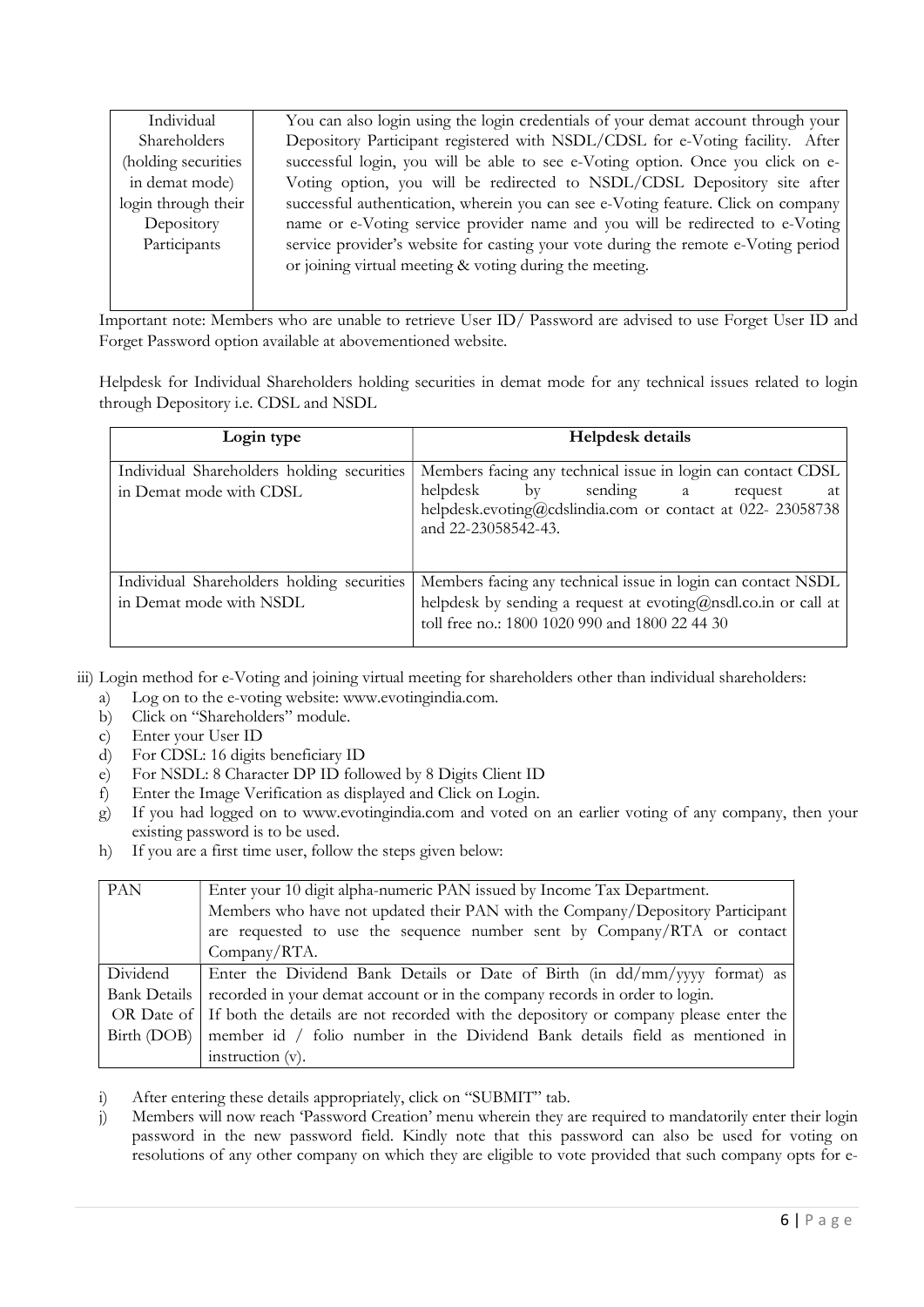voting through CDSL platform. It is strongly recommended not to share your password with any other person and take utmost care to keep your password confidential.

- k) Click on Electronic Voting Sequence Number (EVSN) for S H Kelkar and Company Limited.
- l) On the voting page, you will see "RESOLUTION DESCRIPTION" and against the same, the option "YES / NO" for voting. Select the option "YES" or "NO" as desired. The option "YES" implies that you assent to the Resolution and option "NO" implies that you dissent to the Resolution.
- m) Click on the "RESOLUTIONS FILE LINK", if you wish to view the entire Resolution details.
- n) After selecting the resolution you have decided to vote, now click on "SUBMIT". A confirmation box will be displayed. If you wish to confirm your vote, click on "OK", else to change your vote, click on "CANCEL" and accordingly modify your vote.
- o) Once you "CONFIRM" your vote on the resolution, you will not be allowed to modify your vote.
- p) You can also take out print of the voting done by you by clicking on "Click here to print" option on the voting page.
- q) If you have forgotten the changed password then enter the User ID, Image Verification Code and click on Forgot Password & enter the details as prompted by the system.
- r) Note for Non–Individual Members and Custodians:
	- Non-Individual Members (i.e. other than Individuals, HUF, NRI etc.) and Custodians are required to log on to www.evotingindia.com and register themselves as Corporates.
	- A scanned copy of the Registration Form bearing the stamp and sign of the entity should be emailed to helpdesk.evoting@cdslindia.com.
	- After receiving the login details, a Compliance User should be created using the admin login and password. The Compliance User would be able to link the account(s) for which they wish to vote on.
	- The list of accounts linked in the login should be mailed to helpdesk.evoting@cdslindia.com and on approval of the accounts, they would be able to cast their vote.
	- A scanned copy of the Board Resolution and Power of Attorney (POA) which they have issued in favour of the Custodian, if any, should be uploaded in PDF format in the system for the scrutinizer to verify the same. The authorization in respect of Representative(s) of the Corporation shall be received by the scrutiniser /Company before close of e-voting.
	- Alternatively, Non Individual Members are required to send the relevant Board Resolution/ Authority letter etc. together with attested specimen signature of the duly authorized signatory who are authorized to vote, to the Company at the email address viz; investors@keva.co.in, if they have voted from individual tab and not uploaded same in the CDSL E-voting system for the scrutinizer to verify the same.
- 12. Process for those Members whose email addresses are not registered with the depositories for obtaining login credentials for E-voting for the resolution proposed in this Notice:

Please provide Demat account details (CDSL-16 digit beneficiary ID or NSDL-16 digit DPID + CLID), Name, client master or copy of Consolidated Account statement, PAN (self attested scanned copy of PAN card), AADHAR (self attested scanned copy of Aadhar Card) by email to Link Intime India Pvt. Ltd., the Company's Registrar & Transfer Agent at rnt.helpdesk@linkintime.co.in. The Company/ Registrar and Share Transfer Agent shall co-ordinate with CDSL and provide the login credentials to the above mentioned shareholders.

13. If you have any queries or issues regarding e-Voting from the CDSL e-Voting System, you can write an email to helpdesk.evoting@cdslindia.com or contact at 022- 23058738 and 022-23058542/43. All grievances connected with the facility for voting by electronic means may be addressed to Mr. Rakesh Dalvi, Manager, (CDSL, ) Central Depository Services (India) Limited, A Wing, 25th Floor, Marathon Futurex, Mafatlal Mill Compounds, N M Joshi Marg, Lower Parel (East), Mumbai - 400013 or send an email to helpdesk.evoting@cdslindia.com or call on 022- 23058542/43.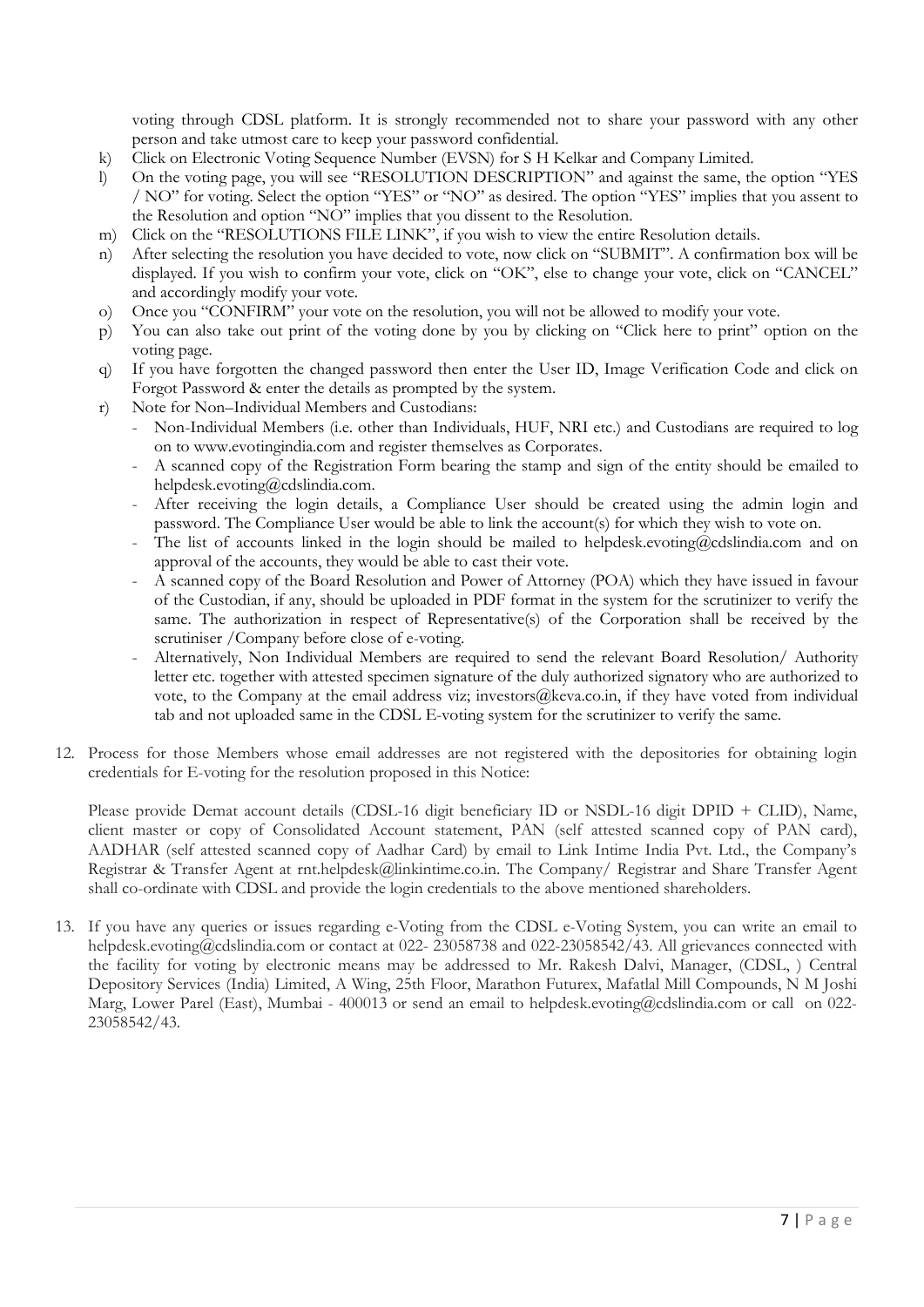# STATEMENT PURSUANT TO SECTION 102(1) OF THE COMPANIES ACT, 2013 SETTING OUT ALL THE MATERIAL FACTS RELATING TO THE SPECIAL BUSINESS IN THE NOTICE

## Item No. 1

The present Articles of Association of the Company comprise of 2 parts – Part A and Part B. About three years before listing of the shares of the Company on National Stock Exchange of India Limited (NSE) and BSE Limited (BSE), the Company, the promoters and private equity investors had entered into a shareholders' agreement in order to regulate the relationship and respective rights and obligations as shareholders of the Company. Some of the rights and obligations agreed in the shareholders' agreement had been mirrored in Part B of the Articles of Association of the Company.

Upon listing of the shares of the Company on November 16, 2015, Part B of the Articles of Association got terminated and ceased to be effective with immediate effect and Part A comprising of separate set of Articles which was governed by the provisions of the Companies Act, 2013 and Rules framed thereunder came into force.

Since Part B has terminated and ceased to be effective, as a clean-up exercise, it is proposed to delete Part B from the Articles of the Association of the Company, retaining just the Part A which is currently in force. Article 1.3, which bears reference to the two Parts of the Articles, too, is proposed to be deleted in line with the above amendment.

It is also proposed to delete Article 14.2 of Part A of the Articles of Association of the Company which bestows upon any shareholder holding 10% or more of the shares in the Company, a right to nominate a Director on the Company's Board subject to the approval by a committee of independent directors of the Company and ratification by the Board of Directors. The proposed amendment is mainly to align the Articles of Association of the Company with the provisions of the Companies Act, 2013.

It may be noted that the deletion of Article 14.2 shall not, in any way, impact or undermine the provisions of Section 151 of the Act which allow the small shareholders to elect a director on the Board. After the above deletions, the Articles of Association of the Company would be in line with the Articles of Association of most other listed companies.

The Board of Directors, at its meeting held on October 29, 2021, has approved the alteration of Articles of Association of the Company, subject to the approval of the shareholders of the Company by way of a Special Resolution, in terms of Section 14 of the Act.

The proposed new draft of the Articles of Association (with aforementioned amendments) would be available for inspection for the Members by writing to the Company Secretary at investors@keva.co.in.

None of the Director(s) and Key Managerial Personnel of the Company or their respective relatives, is concerned or interested in the Resolution mentioned at Item No. 1.

The Board is of the opinion that the Resolution mentioned at Item No. 1 is in the best interest of the Company and its Members and hence, recommends the Special Resolution as set out in Item No. 1 of the Notice for the approval of the Members.

## Item No. 2

Through the Postal Ballot of the Company conducted during the month of November 2019, the results of which were declared on December 06, 2019, Mr. Mark Elliott (DIN: 08594890) was appointed as an Independent Director of the Company not liable to retire by rotation for a term of 2 (two) years from December 15, 2019. Mr. Mark Elliott is due for retirement from his first term as an Independent Director on December 14, 2021 as per the Act. Based on his skills, experience, knowledge and performance evaluation and pursuant to the provisions of the Act and Listing Regulations, it is proposed to re-appoint Mr. Mark Elliott for a second term of 3 (three) years from December 15, 2021.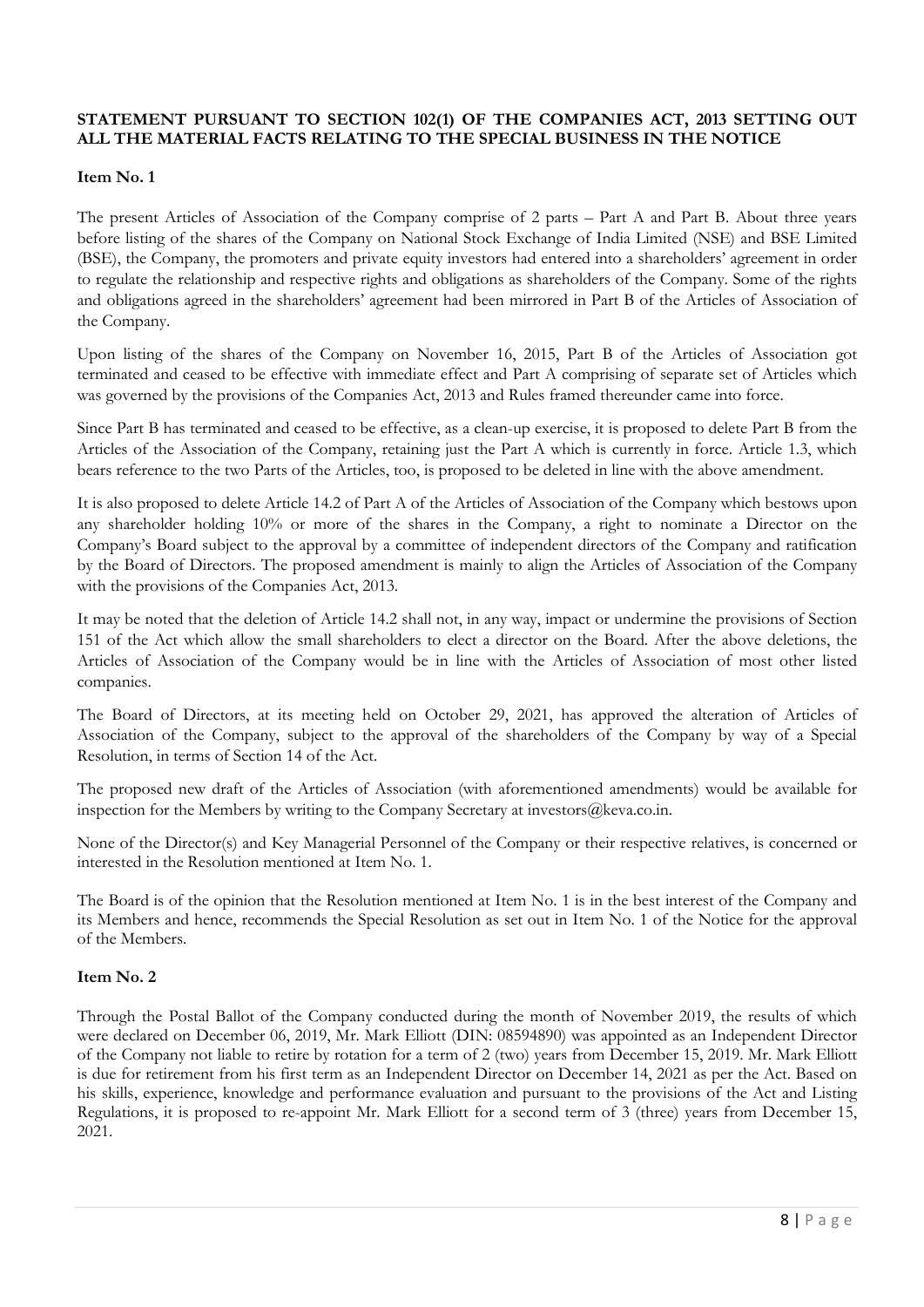The Board of Directors of the Company, at its meeting held on October 29, 2021, based on the outcome of performance evaluation exercise and recommendation of the Nomination & Remuneration Committee, has approved the re-appointment of Mr. Mark Elliott as an Independent Director not liable to retire by rotation in terms of Sections 149, 152, Schedule IV and all other applicable provisions, if any, of the Act, and the Rules framed thereunder and Listing Regulations including any statutory modifications or re-enactment(s) thereof, for the time being in force and the Articles of Association of the Company, to hold office for a period of 3 (three) years respectively from December 15, 2021, subject to the approval of the shareholders.

Mr. Mark Elliott, 60, is a seasoned businessman with specialization in marketing and economics and has a rich experience of 32 years. A resident of the Netherlands, he started his professional career with British Petroleum PLC followed by Beiersdorf AG. He started business of import and export of aroma ingredients in 2001 by setting up his own company - Andast International in the Netherlands. Mr. Mark Elliott, with his consistent work spread over a decade and half, has developed a sustained business for many Indian Aroma Ingredient Companies with Global Multinationals and F&F companies based in Europe through Andast International. Mr. Mark Elliott has been acting as consultant for Indian companies for REACH compliances also.

The experience and knowledge of Mr. Mark Elliott would be beneficial to the Company and its shareholders. Relevant details relating to appointment of Mr. Mark Elliott as required by the Act, Listing Regulations and Secretarial Standards issued by the ICSI are provided in the "Annexure" to the Notice.

Mr. Mark Elliott is not disqualified from being appointed as a Director in terms of Section 164 of the Act and has consented to act as Director of the Company. His attendance in the board meetings of the Company held in FY 2020-21 as well as for the period from April 01, 2021 till date is 100% and attendance during his first term as an Independent Director until date was 92.30%.

The Company has received declaration from Mr. Mark Elliott that he meets the criteria of independence as prescribed under Section 149 of the Act and the Listing Regulations. The Company has received a notice in writing pursuant to Section 160 of the Act from a Member proposing the candidature of Mr. Mark Elliott for his appointment to the office of Independent Directors.

In the opinion of the Nomination and the Remuneration Committee and the Board, Mr. Mark Elliott fulfills the conditions for appointment as an Independent Director as specified in the Act and Listing Regulations. The draft letter of appointment of Mr. Mark Elliott setting out the terms and conditions of appointment would be available for inspection for the Members by writing to the Company Secretary at investors@keva.co.in.

None of the Director(s) and Key Managerial Personnel of the Company or their respective relatives, except Mr. Mark Elliott, to whom the resolution relates, is concerned or interested in the Resolution mentioned at Item No. 2.

The Board of Directors recommends the Special Resolution as set out in Item No. 2 of the Notice for the approval of the Members.

## Item No. 3

The Board of Directors of the Company, at its meeting held on October 29, 2021, based on the recommendation of the Nomination & Remuneration Committee, has approved the appointment of Mr. Deepak Raj Bindra (DIN: 06835196) as an Independent Director not liable to retire by rotation in terms of Sections 149, 152, Schedule IV and all other applicable provisions, if any, of the Act and the Rules framed thereunder and the Listing Regulations including any statutory modifications or re-enactment(s) thereof, for the time being in force and the Articles of Association of the Company, to hold office for a period of 5 (five) consecutive years from December 15, 2021 to December 14, 2026, subject to the approval of the shareholders.

Mr. Deepak Raj Bindra obtained a degree in commerce (B.Com) from Punjab University and qualified as a Chartered Accountant in 1972. He was later admitted as FCA in Institute of Chartered Accountants in England & Wales. After initial few years with KPMG in London, he joined Unilever Group where he worked for about 23 years in a variety of different segments and senior management roles. His vast experience includes setting up of large greenfield projects, turn around of businesses, heading profit centres dealing in both fast moving consumer goods as well as consumer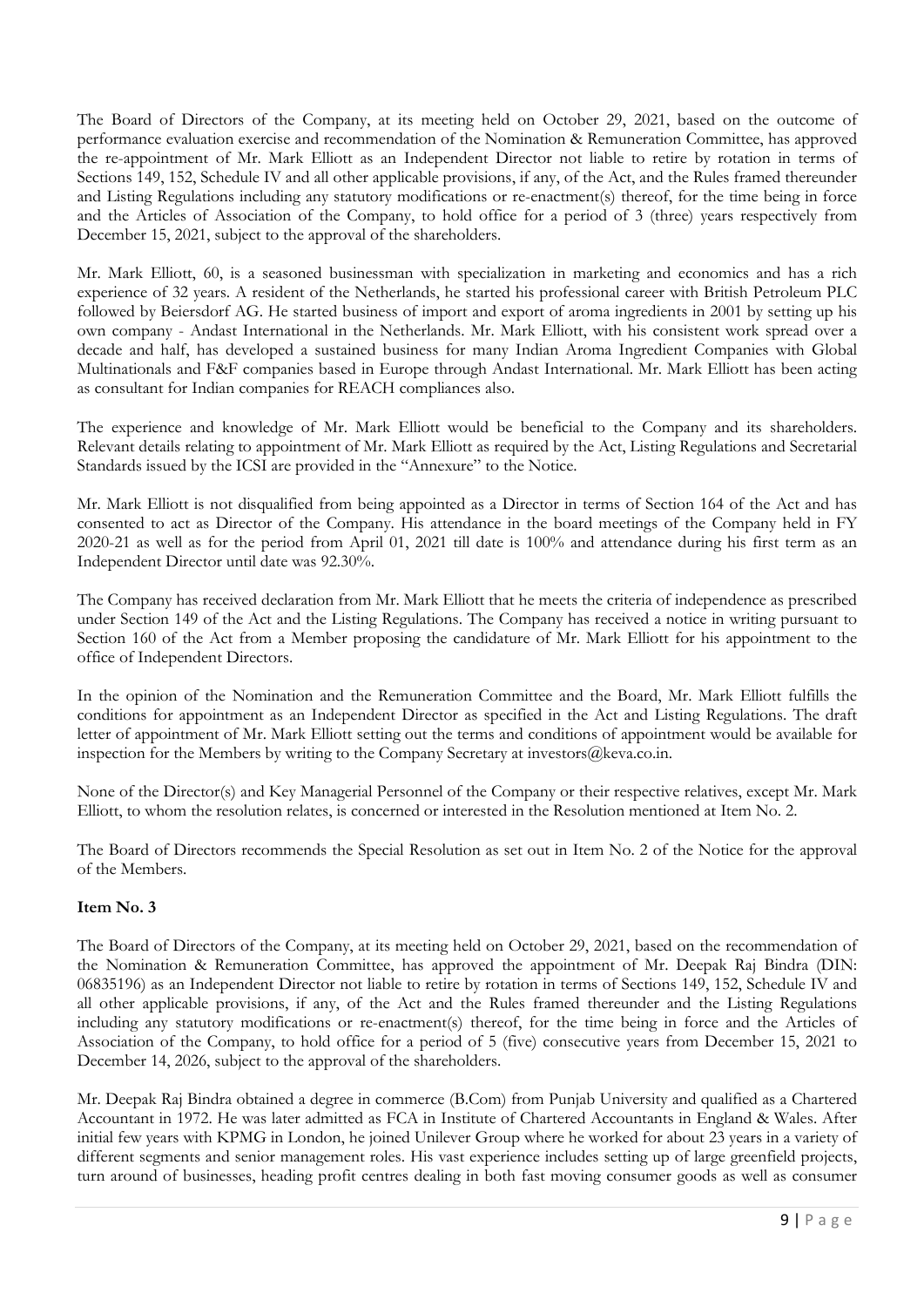durables. He has worked in Quest International, an International Flavour & Fragrance company (a part of Unilever Group that was later sold to ICI plc) for about 13 years as a CEO India, Divisional Director NAMECA (North Africa, Middle East, Central Asia) in Egypt and Global Key Account Director in Holland. Post retirement from Quest, he worked as a Business consultant in the UK helping SMEs to bring about change management and turn around of their businesses.

The experience and knowledge of Mr. Deepak Raj Bindra would be beneficial to the Company and its shareholders. Relevant details relating to appointment of Mr. Deepak Raj Bindra as required by the Act, Listing Regulations and Secretarial Standards issued by the ICSI are provided in the "Annexure" to the Notice.

Mr. Deepak Raj Bindra is not disqualified from being appointed as a Director in terms of Section 164 of the Act and has consented to act as Director of the Company. The Company has received declaration from Mr. Bindra that he meets the criteria of independence as prescribed under Section 149 of the Act and the Listing Regulations. Mr. Deepak Raj Bindra last served as a Non-Executive, Non-Independent Director on the Board of the Company from May 25, 2018 to October 25, 2019. He did not have any pecuniary relationship with the Company or its subsidiaries or the promoters in the last three financial years except receipt of sitting fees for attending Board / Committee meetings during his tenure as a Director during the aforementioned period and meets the criteria of independence as prescribed under Section 149 of the Act and the Listing Regulations.

The Company has received a notice in writing pursuant to Section 160 of the Act from a Member proposing the candidature of Mr. Deepak Raj Bindra for his appointment to the office of Independent Director.

In the opinion of the Board, Mr. Deepak Raj Bindra fulfills the conditions for appointment as an Independent Director as specified in the Act and Listing Regulations. The draft letter of appointment of Mr. Deepak Raj Bindra setting out the terms and conditions of appointment would be available for inspection for the Members by writing to the Company Secretary at investors@keva.co.in.

As per Regulation 17(1A) of the Listing Regulations, a listed company can appoint or continue the directorship of a Non-Executive Director who has attained the age of 75 (Seventy Five) years only upon passing of a Special Resolution to that effect by the Members of the Company.

Mr. Deepak Raj Bindra shall be attaining the age of 75 years on June 04, 2022. Taking into account his professional expertise and significant experience, approval of the shareholders is sought for continuation of his directorship until the conclusion of his first term as an Independent Director as aforementioned, after his attaining 75 years of age.

None of the Director(s) and Key Managerial Personnel of the Company or their respective relatives, is concerned or interested in the Resolution mentioned at Item No. 3.

The Board of Directors recommends the Special Resolution as set out in Item No. 3 of the Notice for the approval of the Members.

## Item No. 4

The Board of Directors of the Company, at its meeting held on October 29, 2021, based on the recommendation of the Nomination & Remuneration Committee, has approved the appointment of Mr. Vasant Gujarathi (DIN: 06863505) as an Independent Director not liable to retire by rotation in terms of Sections 149, 152, Schedule IV and all other applicable provisions, if any, of the Act and the Rules framed thereunder and the Listing Regulations including any statutory modifications or re-enactment(s) thereof, for the time being in force and the Articles of Association of the Company, to hold office for a period of 5 (five) consecutive years from February 20, 2022 to February 19, 2027, subject to the approval of the shareholders.

Mr. Vasant Gujarathi has more than 35 years of post-qualification experience in Pricewaterhouse Coopers (PwC) in various roles and working with some of the largest multinational Companies in India. He joined M/s. Lovelock & Lewes, Chartered Accountants, in August 1976, initially a member firm of Coopers & Lybrand International and subsequently member firm of PwC. He was also a Partner with PwC India for 22 years (1991-2013) with PwC's Assurance and Business Advisory Services group and had also represented PwC India on PwC Global Committee for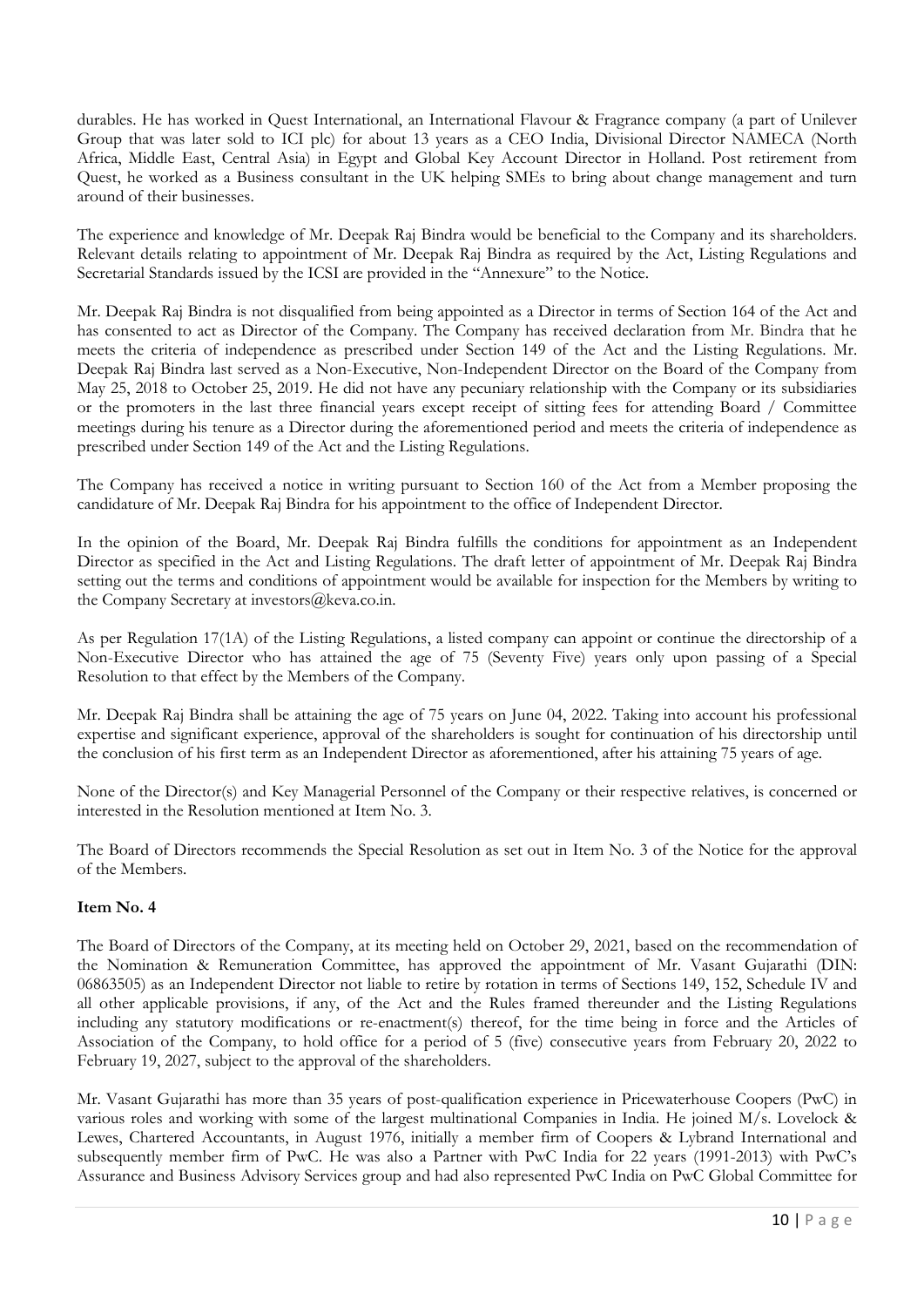'Industrial Products' Industry. He has exposure in the field of Audit, Financial Systems, Operations, Risk Management, Regulatory Compliance, Internal Audit Services, IT strategy implementation, Talent Management, Corporate Governance review & Advisory Services, Ethics Assessment and Program Development, Cost restructuring etc.

The experience and knowledge of Mr. Vasant Gujarathi would be beneficial to the Company and its shareholders. Relevant details relating to appointment of Mr. Vasant Gujarathi as required by the Act, Listing Regulations and Secretarial Standards issued by the ICSI are provided in the "Annexure" to the Notice.

Mr. Vasant Gujarathi is not disqualified from being appointed as a Director in terms of Section 164 of the Act and has consented to act as Director of the Company. The Company has received declaration from Mr. Vasant Gujarathi that he meets the criteria of independence as prescribed under Section 149 of the Act and the Listing Regulations. The Company has received a notice in writing pursuant to Section 160 of the Act from a Member proposing the candidature of Mr. Vasant Gujarathi for his appointment to the office of Independent Director.

In the opinion of the Board, Mr. Vasant Gujarathi fulfills the conditions for appointment as an Independent Director as specified in the Act and Listing Regulations. The draft letter of appointment of Mr. Vasant Mr. Gujarathi setting out the terms and conditions of appointment would be available for inspection for the Members by writing to the Company Secretary at investors@keva.co.in.

As per Regulation 17(1A) of the Listing Regulations, a listed company can appoint or continue the directorship of a Non-Executive Director who has attained the age of 75 (Seventy Five) years only upon passing of a Special Resolution to that effect by the Members of the Company.

Mr. Gujarathi shall be attaining the age of 75 years on March 18, 2026. Taking into account his professional expertise and significant experience, approval of the shareholders is sought for continuation of his directorship until the conclusion of his first term as an Independent Director as aforementioned, after his attaining 75 years of age.

None of the Director(s) and Key Managerial Personnel of the Company or their respective relatives, is concerned or interested in the Resolution mentioned at Item No. 4.

The Board of Directors recommends the Special Resolution as set out in Item No. 4 of the Notice for the approval of the Members.

> By Order of the Board of Directors of S H KELKAR AND COMPANY LIMITED CIN: L74999MH1955PLC009593

> > $Sd$  /-Deepti Chandratre Company Secretary Membership No.: A20759

Date: October 29, 2021 Regd. Office: Devkaran Mansion, 36, Mangaldas Road, Mumbai – 400002 e-mail: investors@keva.co.in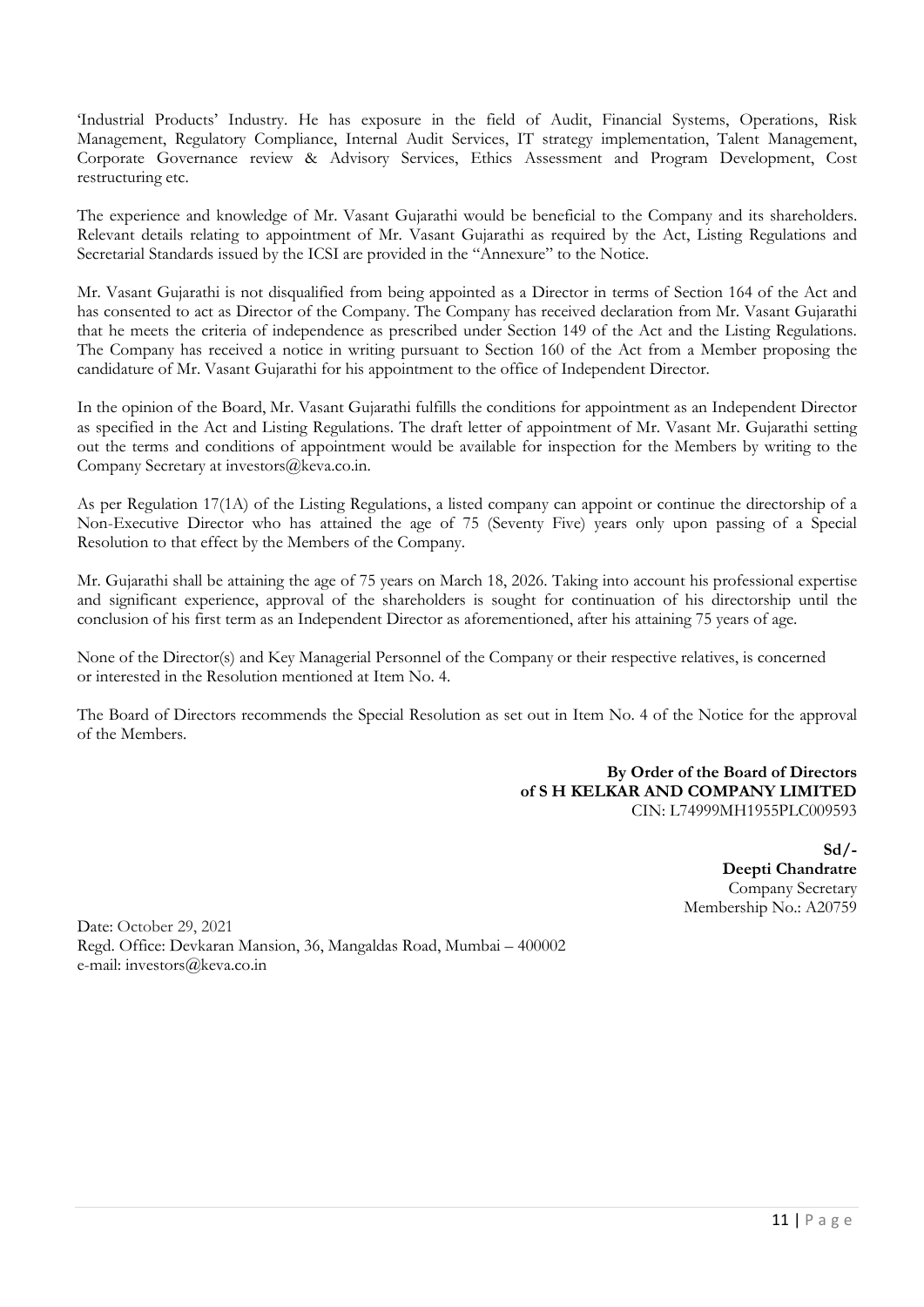# ANNEXURE TO THE NOTICE

Details pursuant to Regulations 26(4) and 36(3) of the SEBI (Listing Obligations and Disclosure Requirements) Regulations, 2015 and Secretarial Standard on General Meetings

| Name of Director                                                                      | Mr. Mark Elliott                                                                                           | Mr. Deepak Raj Bindra                                                                                          | Mr. Vasant Gujarathi                                                                                                                                                                                                                                                                                  |
|---------------------------------------------------------------------------------------|------------------------------------------------------------------------------------------------------------|----------------------------------------------------------------------------------------------------------------|-------------------------------------------------------------------------------------------------------------------------------------------------------------------------------------------------------------------------------------------------------------------------------------------------------|
| Category                                                                              | <b>Independent Director</b>                                                                                | <b>Independent Director</b>                                                                                    | <b>Independent Director</b>                                                                                                                                                                                                                                                                           |
| <b>DIN</b>                                                                            | 08594890                                                                                                   | 06835196                                                                                                       | 06863505                                                                                                                                                                                                                                                                                              |
| Date of Birth and Age                                                                 | June 15, 1961<br>60 years                                                                                  | June 04, 1947<br>74 years                                                                                      | March 18, 1951<br>70 years                                                                                                                                                                                                                                                                            |
| Qualification                                                                         | Diploma in Economics and<br>Administration                                                                 | Fellow member of Institute of<br>Chartered Accountant in<br>England and Wales, B.Com<br>from Punjab University | Chartered Accountant                                                                                                                                                                                                                                                                                  |
| Nature of<br>Expertise/Experience                                                     | Marketing and Economics                                                                                    | Large Greenfield Projects,<br>Business Development,<br>Heading Profit Centres                                  | Audit, Financial Systems,<br>Operations, Risk<br>Management, Regulatory<br>Compliance, Internal Audit<br>Services, IT strategy<br>implementation, Talent<br>Management, Corporate<br>Governance review &<br>Advisory Services, Ethics<br>Assessment and Program<br>Development, Cost<br>restructuring |
| <b>Brief Resume</b>                                                                   | Please refer explanatory<br>statement                                                                      | Please refer explanatory<br>statement                                                                          | Please refer explanatory<br>statement                                                                                                                                                                                                                                                                 |
| First Appointment on the<br><b>Board</b>                                              | December 15, 2019                                                                                          | To be appointed with effect<br>from December 15, 2021                                                          | To be appointed with<br>effect from February 19,<br>2022                                                                                                                                                                                                                                              |
| Terms & Conditions of<br>Appointment/re-<br>appointment                               | To be re-appointed as<br>Independent Director for a<br>period of three (3) years from<br>December 15, 2021 | To be appointed as<br>Independent Director for a<br>period of five (5) years from<br>December 15, 2021         | To be appointed as<br>Independent Director for a<br>period of five (5) years<br>from February 20, 2022                                                                                                                                                                                                |
| Remuneration last drawn for<br>the financial year 2020-21                             | Rs. 7,00,000 (sitting fees)                                                                                | $\overline{a}$                                                                                                 | $\overline{\phantom{a}}$                                                                                                                                                                                                                                                                              |
| Remuneration sought to be<br>paid                                                     | Sitting fees                                                                                               | Sitting fees                                                                                                   | Sitting fees                                                                                                                                                                                                                                                                                          |
| No. of shares held in SH<br><b>Kelkar and Company</b><br>Limited as at March 31, 2021 | Nil                                                                                                        | Nil                                                                                                            | Nil                                                                                                                                                                                                                                                                                                   |